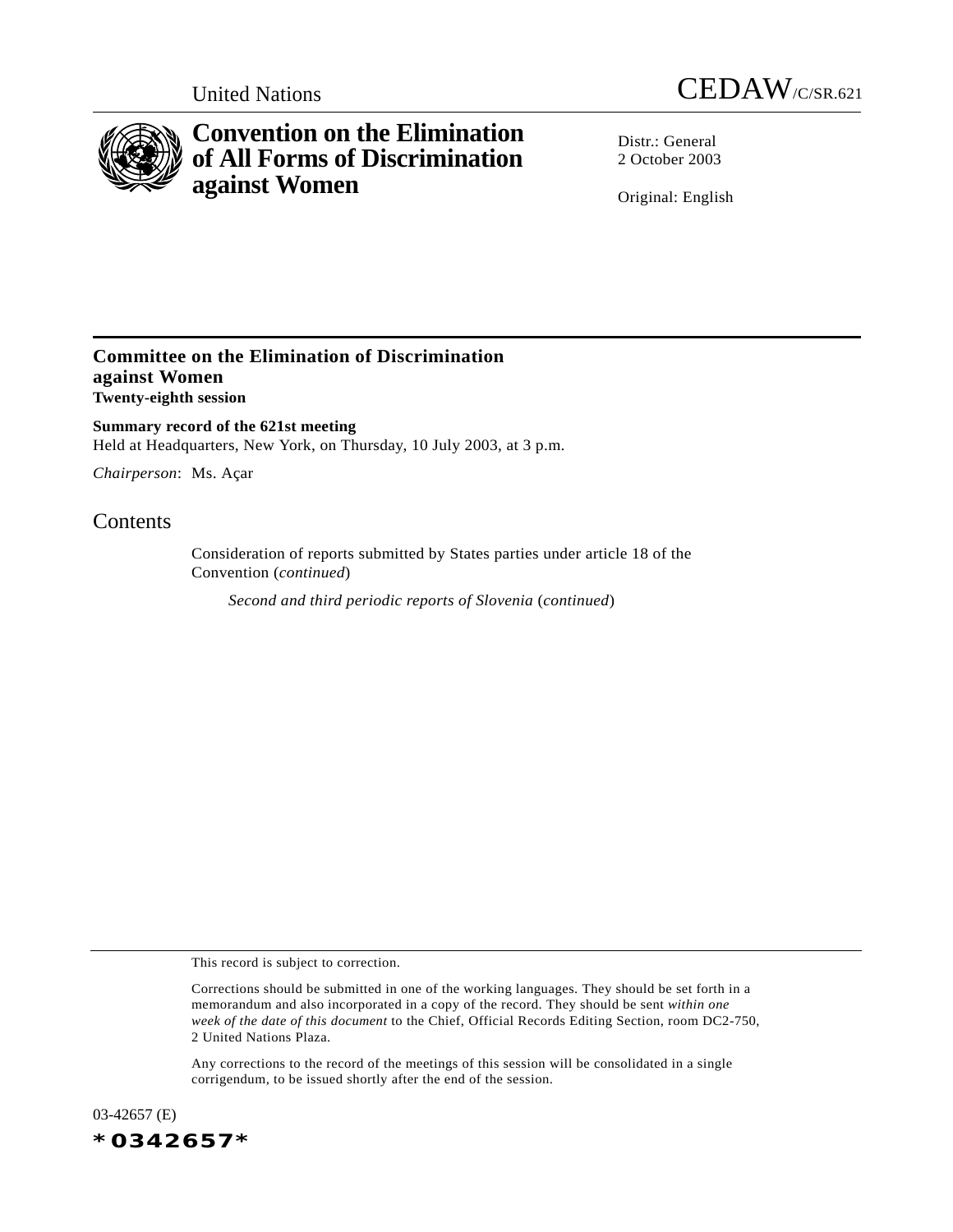*The meeting was called to order at 3.05 p.m.*

**Consideration of reports submitted by States parties under article 18 of the Convention** (*continued*)

> *Second and third periodic reports of Slovenia* (*continued*) (CEDAW/C/SVN/2, CEDAW/C/SVN/3 and CEDAW/PSWG/2003/II/ CRP.2/Add.5)

1. *At the invitation of the Chairperson, the members of the delegation of Slovenia took places at the Committee table*.

*Articles 7 to 9 of the Convention*

2. **The Chairperson** invited the members of the Committee to raise questions regarding articles 7 to 9 of the Convention.

3. **Ms. Simonovic** enquired what measures, if any, applied if the plan submitted by a political party in accordance with the provisions of the new Act on Equal Opportunities for Women and Men was inadequate. She would also like additional data on the number of women in political parties and in the governing bodies of political parties.

4. **Ms. Morvai** said that article 7 was traditionally read as promoting a woman's participation in public life, including the right to vote. It should be interpreted, however, with a view to incorporating gender equality into the mainstream political discourse. The Slovenian national women's machinery did not seem to be an integral part of the Government, even though the Government was responsible for implementing such international instruments as the Convention. She questioned the rationale for positioning the Office for Equal Opportunities under the Ministry of Labour, Family and Social Affairs: shouldn't that Office be a Ministry in its own right? She wondered whether changing the name of the Women's Policy Office to the Office for Equal Opportunities meant that it was dealing with equality issues other than gender ones.

5. In addition, she pointed out that the scope of the Convention was greater than that of European Union law, and that European directives should therefore not override the Government's obligations under the Convention.

6. **Ms. Gaspard** asked whether any measures were being taken to increase the number of women on the National Council.

7. **Ms. Popescu** said she would like to know what steps the Government was taking to encourage the promotion of women to high-level positions, and whether the new Act on Equal Opportunities provided for the use of quotas by political parties to equalize the representation of men and women.

8. **Ms. Belmihoub-Zerdani**, citing paragraph 28 of Slovenia's core document (HRI/CORE/1/Add.35) indicated that, although the Slovenian Constitution stipulated that human rights would be realized directly on the basis of that instrument, domestic legislation was required in order to implement those rights. That being so, she wondered what was the position of the Convention in the legal hierarchy, and in particular whether it superseded the Constitution.

9. She understood that if political parties failed to abide by the terms of the Act on Equal Opportunities, fines were levied against them. She enquired how great those fines were and whether parties received government subsidies to carry out the requirements of the Act.

10. In addition, she would like to know whether the Human Rights Ombudsman was a permanent presence throughout the national territory, available to all citizens requiring assistance in the protection of their rights.

11. **Ms. Saiga** asked whether any political parties had submitted a plan in accordance with the Act on Equal Opportunities, and in particular whether the two parties using quotas systems had submitted such plans. She also wondered why the constitutional amendment providing that equal participation could be mandated by law had not yet been discussed by the National Assembly.

12. **Ms. Tavares da Silva** said that the high proportion of women judges in Slovenia was a noteworthy achievement. It was surprising, therefore, that women were so poorly represented in political life. She wondered what measures the Government intended to take if the constitutional amendment did not pass. That was an area where awareness raising and training might be useful.

13. She would also like to know the rationale for incorporating the Office for Equal Opportunities into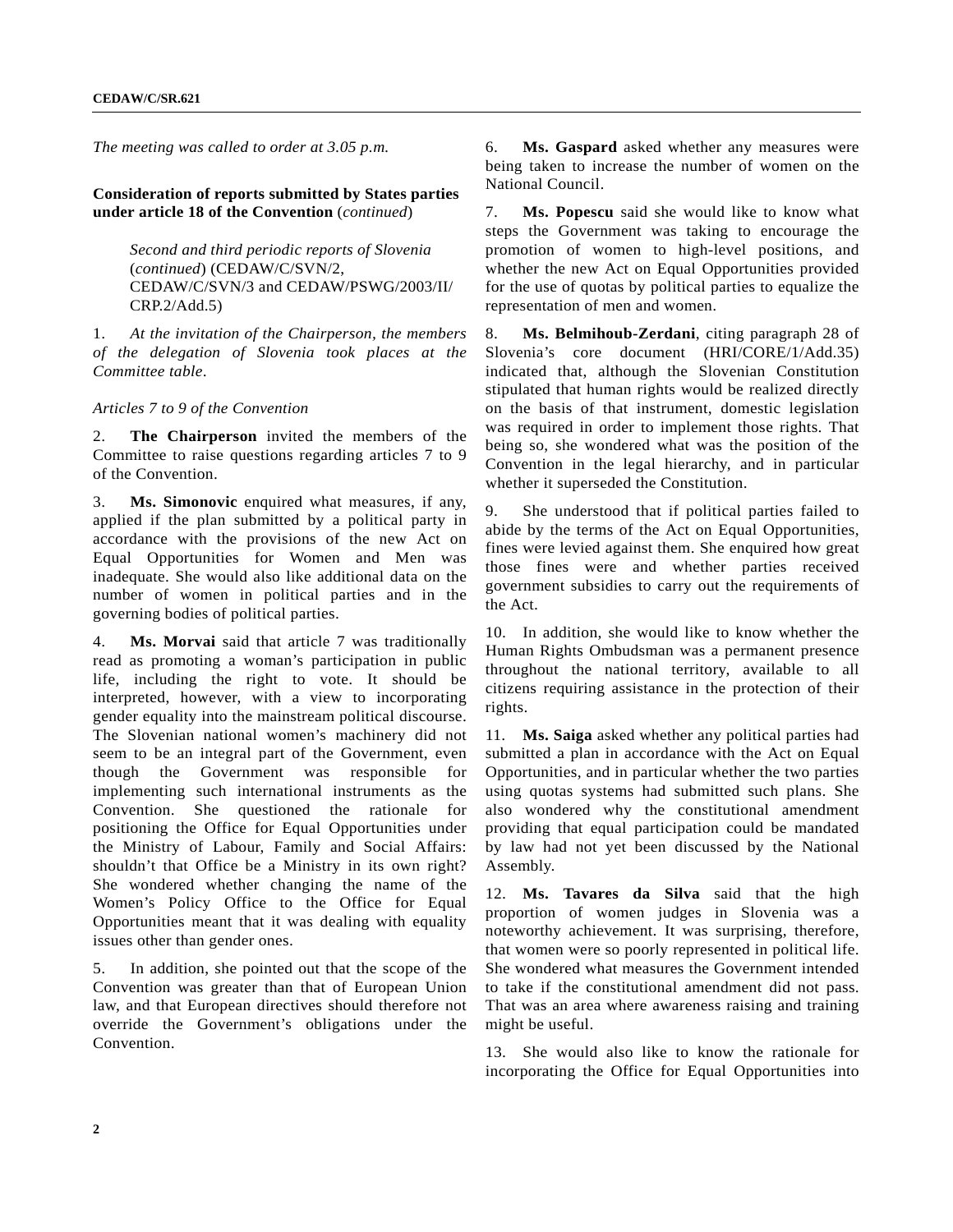the Ministry of Labour, Family and Social Affairs. The Women's Policy Office had previously answered directly to the Prime Minister; in her view, that was clearly a step backward. Explanations would be welcome.

14. **Ms. Neubauer** said that under the new Act on Equal Opportunities it was the obligation of political parties to submit a plan every four years providing detailed information on how they intended to achieve gender parity on electoral lists. No party had yet submitted a plan. Women's caucuses within the political parties had naturally been asked to formulate those plans; several parties had begun the process. Quotas were one means of achieving gender parity; other means might also be viable. It was more important not merely to place women on electoral lists, but to change the internal culture of political parties. She did not know what steps would be taken if political parties failed to comply; that had not yet occurred.

15. Admittedly, the Office for Equal Opportunities did not seem to be an integral part of the Government. Governmental gender equality structures had emerged from the activities of non-governmental organizations and social movements, and had the role of translating their ideas and proposals into Government policy. As they were accountable both to non-governmental organizations and women's groups and also to the Government, their position was difficult and stressful to fill. In 1992, when the Women's Policy Office had been established, it had formed part of the Prime Minister's cabinet. The 1994 Act on Government had repositioned it within the Office of the Secretary-General. It was unclear why that had been done. There had been, perhaps, too many offices directly responsible to the Prime Minister.

16. Renaming the Women's Policy Office as the Office for Equal Opportunities had not, however, changed its role. Its mandate was the attainment of equality for men and women, and it dealt solely with gender issues.

17. There had been much debate in Slovenia regarding the weak representation by women on the National Council; those discussions had taken place in women's groups and civil society groups, but not in the Council itself. Efforts to place women in public office had begun as recently as 1992, when the Women's Policy Office had assumed responsibility for gender equality policy.

18. Efforts to encourage the appointment of women to senior-level positions had begun with the establishment of the Office for Equal Opportunities in 1992. The Office lobbied for quotas, provided training and helped to motivate and empower women to run for public office and meet new challenges in the utterly male-centred world of politics. Although Slovenians associated quotas with the former socialist system, they were coming to recognize that, if all else failed, they might be necessary to ensure equal representation in political life. Thus far, only two political parties had quotas, and they were very loosely enforced, since candidate lists could be changed in the final stages of the approval process. The provisions of the Convention had been fully incorporated into the Slovenian legal system. International human rights instruments took precedence over legislative acts but not over the Constitution. As there had never been a conflict between constitutional norms and the provisions of a human rights instrument, it would be difficult to say what might happen in that event.

19. Political parties were financed from the State budget based on the number of seats obtained in parliamentary elections. They were not rewarded with additional funding for introducing measures to ensure equal numbers of male and female members; however, such incentives might be introduced in the future. Currently, three pieces of draft legislation concerning elections were before the Slovenian Parliament.

20. Both the Human Rights Ombudsman and the Advocate for Equal Opportunities for Women and Men acted as mediators. Steps had been taken to facilitate the filing of petitions with the Human Rights Ombudsman in future.

21. The proposal to amend article 44 of the Constitution to promote positive action in the election process had the support of all but one political party. It had been submitted to Parliament as a result of very strong lobbying by the relatively few number of female Members of Parliament. The National Assembly now had 20 proposed amendments before it and was proceeding with extreme caution in contemplating changes to the country's very young Constitution. Thus far, only amendments required to apply for admission to the European Union had been adopted. The amendment to promote equal opportunities between women and men in elections, one of the very few to enjoy the support of the professional sector, would be considered in September. There was no guarantee,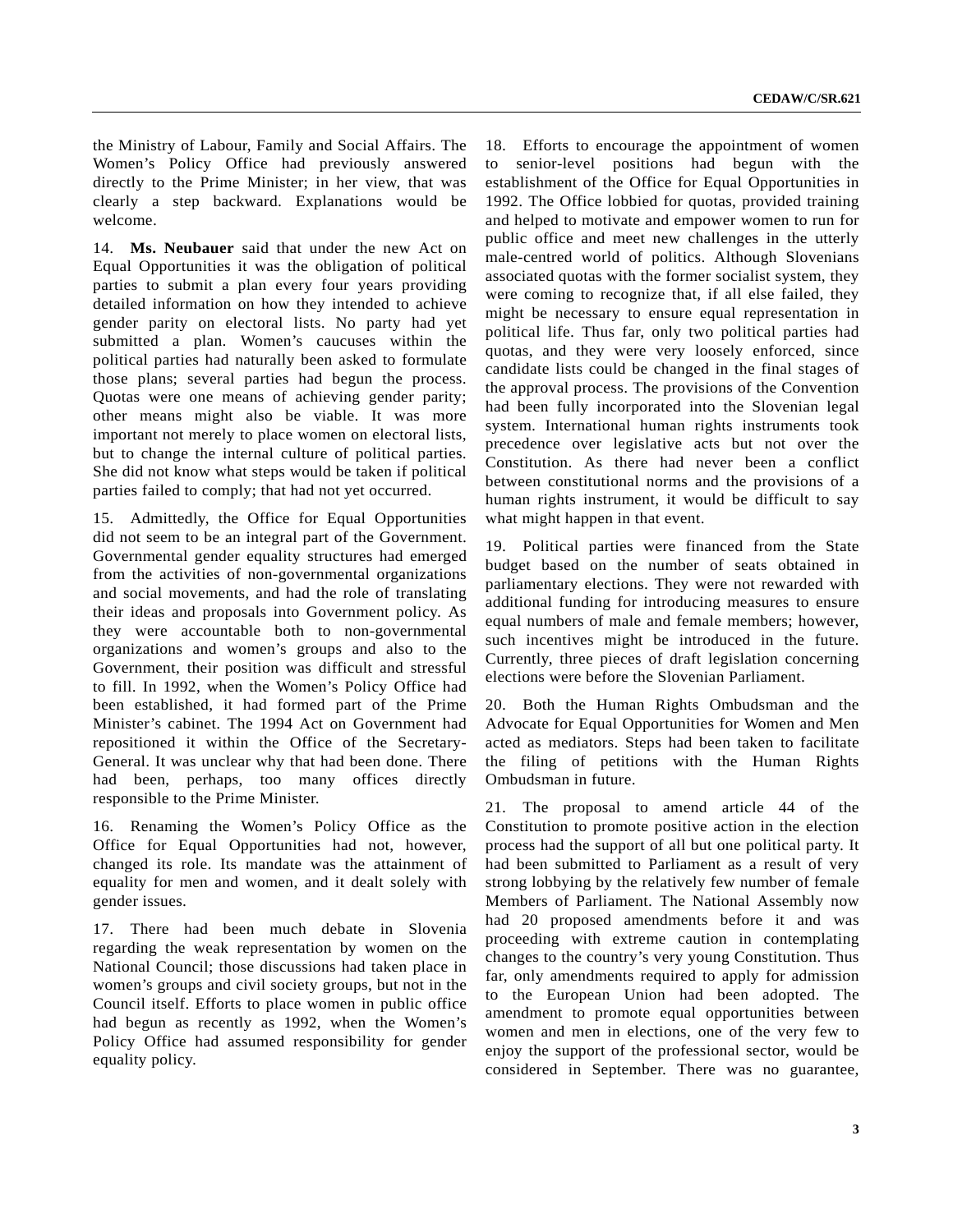however, that the support voiced for it thus far would translate into the necessary votes. Although the proposed amendment was general in nature, specific positive action to be taken would be defined in the implementing legislation.

### *Articles 10 to 14*

22. **Ms. Khan** enquired about the barriers to moving large numbers of Slovenian women who were already senior administrative officers in the public sector into top-level decision-making posts. Clearly, those women had the required background and the support of both the Act on Equal Opportunities for Women and Men and affirmative action measures. Noting the State party's traditional and stereotyped pattern of employment, with women relegated to low-paid jobs and only certain fields of study, she requested further details on the thrust of the National Programme on the Development of the Labour Market and Employment by 2006. Given the trend towards employing younger workers on a short-term basis, she wondered how the Employment Relationships Act was addressing the problems of significant numbers of women in their fifties who were having difficulty finding jobs. The State party had been unable to provide an answer to that question in its replies to the list of issues (CEDAW/PSWG/2003/2/CRP.2/Add.5, para. 18). She would also appreciate information, including statistics, on female part-time workers in the next periodic report.

23. **Ms. Schöpp-Schilling** expressed concern about elderly women in the rural area. While women 60 years of age and older might have some social security income from their employment under the previous Government, the future seemed bleak for unemployed women in their forties or fifties who would soon retire without having paid insufficient contributions to benefit from the social security system. To what extent did the State party incorporate the recommendations of the Madrid International Plan of Action on Ageing, 2002, in its national machinery, policies and programmes for women?

24. **Ms. Morvai** commended the State party on the high proportion of girls in secondary schools and higher education (CEDAW/C/SVN/3, table 9, p. 25), through the doctoral level, but noted that women still chose stereotypical female fields rather than traditionally male-dominated fields, such as engineering. She enquired about the Government's initiative to encourage more women to seek training in

professions that were less traditionally female. The number of unanswered questions on education in the replies to the list of issues made her wonder whether the Slovenian Government was serious about cooperating with the Office for Equal Opportunities.

25. She would appreciate more details on income disparities between men and women and their impact on mothers and other vulnerable groups. Welcoming the adoption of the Employment Relationships Act, she sought information on its enforcement and its concrete impact on women's working conditions. Would it protect women from dismissal following maternity leave? She asked whether women had access to legal aid. She would be grateful if the State party could explain the alarming and ever-increasing number of unemployed women, particularly young women (more than 20 per cent), and describe any measures it had taken to address the situation. As for the failure by the Ministry of Labour, Family and Social Affairs, to provide answers to the questions of the pre-session Working Group, she said that the Ministry should understand its own responsibility to implement the Convention.

26. She wondered whether one of the special factfinding commissions Slovenia had established was investigating the extremely high maternal mortality rate, owing to haemorrhaging during pregnancy or sepsis after birth, which was shocking in a developed country in Europe in the twenty-first century. The delegation should also indicate any measures taken to deal with Slovenia's very high abortion rate — one abortion for every two live births.

27. **Ms. Kwaku** welcomed the measures outlined in the replies to the list of issues to deal with the very high maternal mortality rate, one of the highest in Europe, and asked how effective they had been.

28. **Ms. Gaspard** said that the third periodic report lacked updated statistics on the number of women university professors and directors of training institutes. According to the second periodic report, very few women held those posts despite the fact that female university students outnumbered their male counterparts.

29. She asked whether adult education courses for rural women were offered over the television. That had proved to be very effective in other countries.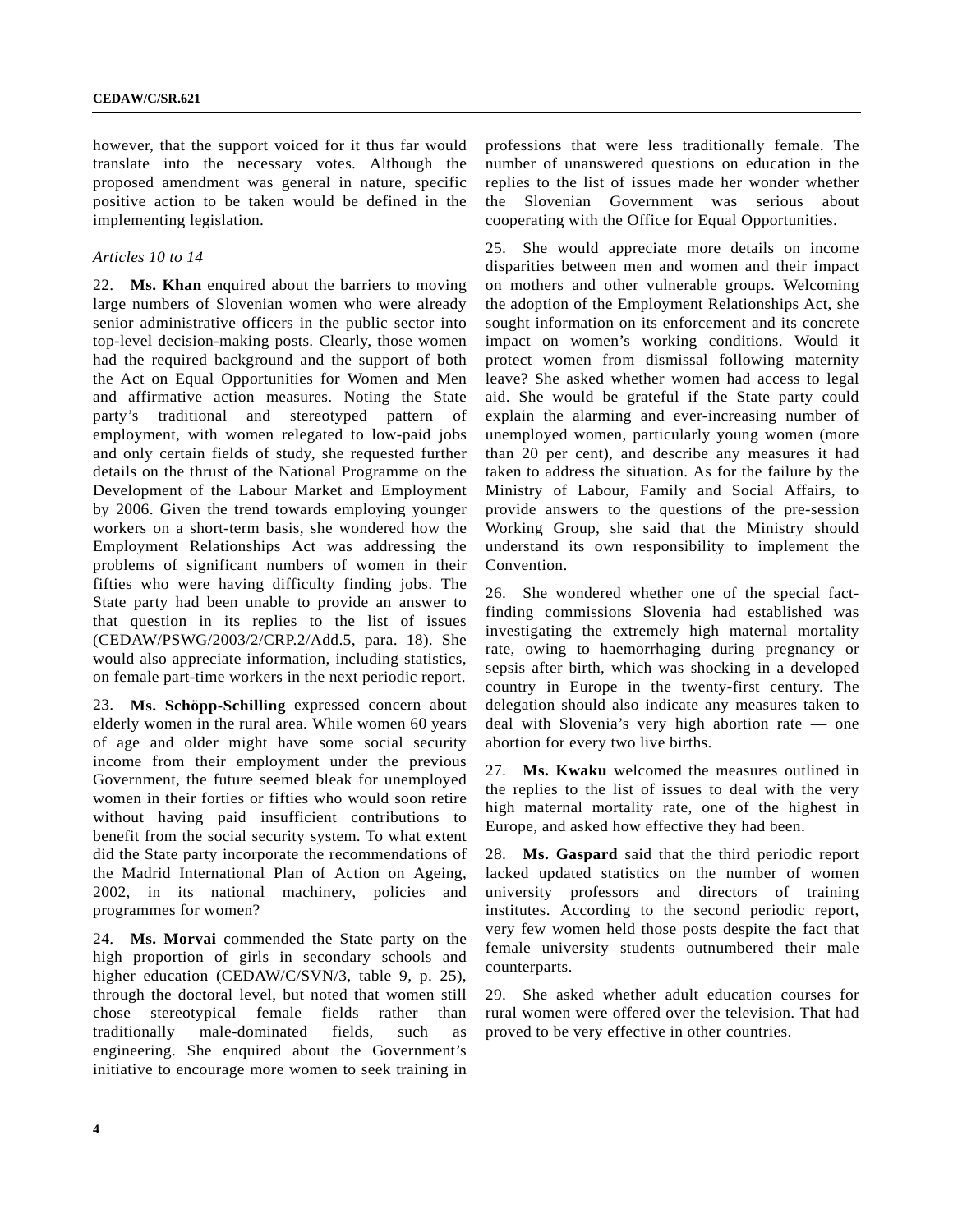30. **Ms. Patten**, hailing the adoption of the Employment Relationships Act, enquired about government efforts to implement it and other employment legislation. Were government ministries conducting awareness-raising campaigns for women, and for employers? Although the Act had only recently entered into force, it would be interesting to know how many lawsuits had been instituted under it. She also wondered whether the judiciary had sufficient training in gender issues and the articles of the Convention to be able to award damages under the Employment Relationships Act. She would appreciate information on measures to enhance women's access to the justice system, and to legal aid in employment-related cases. She wondered whether the equivalent of a US\$ 435 fine was truly a deterrent to violating the Employment Relationships Act. The delegation should clarify the mechanism for prosecuting employers. Was the process automatically initiated upon receipt of a complaint, or were such cases dealt with in civil proceedings?

31. Lastly, noting the 20.7 per cent pay gap between men and women with university degrees, she enquired about measures taken in addition to the provision on equal pay for work of equal value in the Employment Relationships Act. She would be grateful for a progress report on implementation of the National Programme on the Development of the Labour Market and Employment by 2006. How many women had been given special support to start their own businesses, or special training, under the Programme?

32. **Ms. Neubauer** (Slovenia) said that her Government was developing plans of action to overcome horizontal and vertical segregation in the labour market and in education, which were caused by conventional gender-based patterns of choosing career tracks. The Ministry of Education was working with the Office for Equal Opportunities to encourage girls to enter male-dominated fields of education and boys to study subjects traditionally reserved for girls. Progress had been slow in that regard, but she hoped that their efforts would gradually dispel stereotypes in education.

33. She drew attention to the goals and activities of the National Programme on the Development of Labour Market and Employment outlined in paragraph 20, page 14, of her country's replies to the list of issues (CEDAW/PSWG/2003/II/CRP.2/Add.5) and to data, in paragraph 21, according to which 8.3 per cent of actively employed women and 5.2 per cent of actively

employed men worked part-time. Part-time workers had the same rights as full-time workers.

34. No information was available on wage differentials for various categories of women or on women in higher education, but the delegation of Slovenia hoped to provide more statistical data in its next periodic report.

35. With respect to elderly women, her Government provided assistance to women in need of home care and long-term unemployed women older than 50.

36. Twenty thousand booklets had been distributed to trade unions, human resources departments, employer organizations, employment agencies and media outlets to advance her Government's Employment Relationships Act. The Governmental Office for Equal Opportunities, which had the main responsibility for disseminating information about women's rights, had also been cooperating with other ministries and nongovernmental organizations to raise awareness and promote workplace environments free of sexual harassment.

37. The Labour Inspectorate monitored the implementation of the Employment Relationships Act and notified employers of any violation. If an employer failed to comply with the law, the case was referred to the Labour Court.

38. The Small Business Development Centre had established a programme to encourage women to set up their own companies and an information centre called META, which included a vast network of successful women entrepreneurs. Slovenia hoped to provide figures on the budget and effectiveness of the initiative in its next report.

39. **Ms. Logar** (Slovenia) said that widows in rural areas 60 years of age and older enjoyed the same pension as a couple. Rural women between the ages of 40 and 50 were particularly active income earners and participated in the same pension and health system as urban workers. If they were unable to make payments to these plans, a small social security benefit of 170 euros was paid to them at age 65.

40. **Ms. Fazarinc** (Slovenia) said that Slovenia had a long tradition of making confidential inquiries into maternal mortality to prevent future cases. The maternal mortality rate had increased after 1996 with the inclusion of women who died within eight weeks after labour. She cited unpreventable cases that had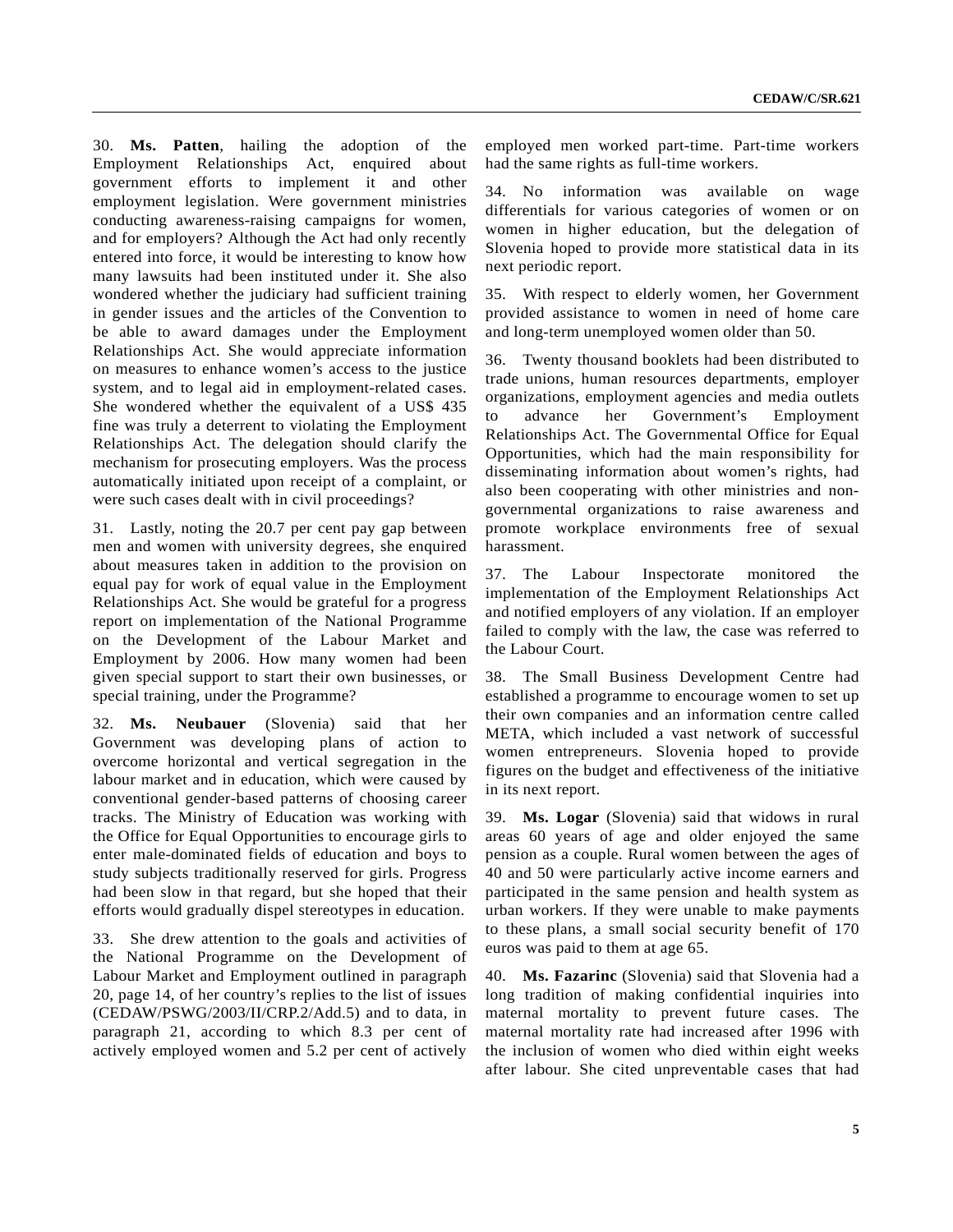inflated the rate such as a pregnant women who had died of sepsis while being moved from Kosovo to Slovenia, three suicides and three traffic accident fatalities. There were two cases of mothers who had died from a burst placenta, a condition that was difficult to prevent but which doctors had been studying to avoid future occurrences. Many women had not taken advantage of the extensive free prenatal care that was available to all women of Slovenia. There was a high number of women with cancer or severe heart disease who wished to give birth despite medical warnings. The Ministry of Health had established a new independent group to study cases of maternal mortality during the past five years.

41. With regard to Slovenia's abortion rate, if the low fertility rate was taken into account the rate was indeed high. The rate was highest for women over 30: 22 per 1,000 births. Slovenia's teenage abortion rate, however, was low, with 1 abortion per 1,000 for girls under 16 and 8 per 1,000 between the ages of 16 and 18.

42. New national guidelines sought to make individual contraceptive counselling available to all women, and community-level workshops had been established for women who had difficulty using reliable contraceptive methods.

#### *Articles 15 and 16*

43. **Mr. Flinterman** welcomed the creation of the Guarantee and Alimony Fund (CEDAW/SVN/3, p. 45) but expressed concern that the creation of such a fund might tempt those required to pay alimony, usually men, to ignore that responsibility; he therefore wondered whether a mechanism existed to ensure the party responsible for paying alimony reimbursed the fund for any payments it made. With regard to single parent families, 90 per cent of which were headed by women, in cases where the child was not recognized by the other parent, usually the father, or his identity was not known, no alimony or support could be ordered. He asked whether the Government had any mechanism to assist such single mothers.

44. **Ms. Gnacadja** requested information on the status of the proposed Marriage and Family Relations Act, including any new provisions. She was concerned at the high divorce rate and wondered whether women were fairly treated when property was divided after divorce. She also had concerns about whether support and alimony payments were actually made and asked what sanctions could be imposed in case of nonpayment. Turning to the area of judicial proceedings, which the State party acknowledged were slow, she wondered whether they were especially slow in cases involving violence against women, and asked which provisions in the Penal Code were used to punish such violence. Finally, noting that a significant number of rural women were co-owners of farms, she wondered whether their rights were protected in cases of divorce, death or dissolution of the enterprise.

45. **Ms. Morvai** recalled the Committee's general recommendation 19 on violence against women, which included domestic violence, and reiterated the Committee's call for extensive quantitative and qualitative research on that issue. She wondered whether there was any comprehensive action plan to deal with that problem, including legislative reform, clear protocols for dealing with incidents, and guidelines for government agencies dealing with domestic violence, including the police, prosecutors, health-care workers and social workers. She also wondered whether mechanisms existed to ensure that guidelines were actually adopted and implemented by the latter. Action was especially urgent, as domestic violence had only recently been recognized in the region as a problem that Governments had a responsibility to address.

46. She enquired whether there were sufficient shelters for women and families. Noting that most of the shelters were run by non-governmental organizations, under State authority, she asked whether they were provided with adequate funding. The Government should take into account the needs of poor or homeless families, who required shelters that were more open and encouraged visits from the fathers, as well as those of battered women, who above all required safety and protection. She was concerned that the maximum stay in a shelter was one year although court proceedings were often long, and wondered what happened to battered women in shelters if their proceeding took longer than one year. Finally, she welcomed and requested information on the current status of efforts to recognize homosexual and lesbian partnerships and also said that the State party's Guarantee and Alimony Fund was exemplary and should be a best practice model.

47. **Ms. Neubauer** (Slovenia) said alimony could be guaranteed only in cases where it had been ordered by a court or by agreement with a social centre; in cases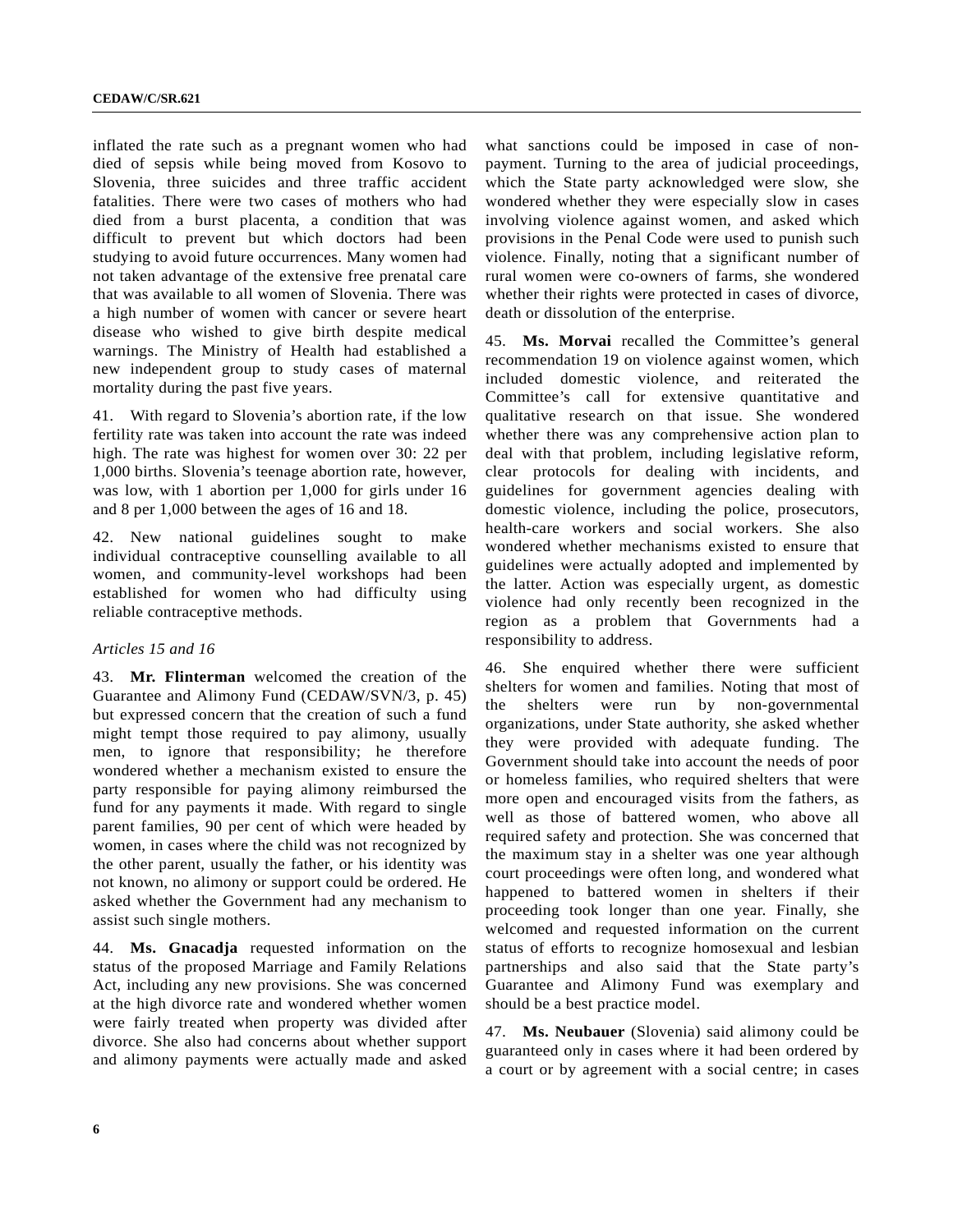involving a single mother where the father was not known, alimony could not be provided. She shared regrets at the lack of information about violence against women. Although there were no protocols or guidelines for those involved in dealing with family violence, the Expert Council on Violence against Women was undertaking a survey to assess current practices and make recommendations for the future in the context of a national programme to combat violence against women.

48. Women's shelters were adequately funded by the Ministry of Labour, Family and Social Affairs. The crisis centres and Social Care Centres dealt with women's issues and there were maternal homes for pregnant women or women with small children who were in a difficult social or economic situation. Safe houses had also been created to ensure a secure environment for women and children who were victims of violence. The various shelters also directed their residents towards suitable organizations that could provide assistance, support and advocacy and complemented the activities of the shelters themselves.

49. The Ministry of Labour, Family and Social Affairs was drafting new regulations with regard to same sex partners which would allow them to register their relationship and be entitled to the same rights as mixed sex common law relationships. Those measures had been negotiated in cooperation with civil society advocacy groups; the new measures had achieved a relatively high degree of consensus within the Government coalition and it was hoped that they would soon be passed.

50. Turning to the area of divorce, she said that the legal norm in divorce proceedings was for the spouses to share equally property acquired during their marriage. The Guarantee and Alimony Fund assumed responsibility for alimony payments in cases where they were not being made. In most cases, the parent in question simply did not have the financial resources to pay the alimony; however, in cases where it could be proved that the parent in question had sufficient income, action could be taken to recover any sums paid out by the Fund. In 2001, 7.8 per cent of its alimony payments had been recovered.

51. **The Chairperson** welcomed the State party's political will to tackle the issue of discrimination against women. Progress had for example been made in the legislative sphere, the use of non-sexist language in legislation, integration of a gender perspective in all areas and the passing of the Act on Equal Opportunities for Women and Men, although the latter was limited in scope. The State party had been candid in recognizing the discrepancy between the de jure and de facto equality of women and many problems had been identified and innovative solutions developed. Every effort must be made to ensure that women assumed their rightful place in the public and private sectors and at decision-making levels, including in the political sphere, in particular at the local level. The fact that women generally had a higher educational level than men but were underrepresented proved that discrimination persisted; temporary and special measures should be implemented to redress the situation.

52. She expressed concern that the Office for Equal Opportunities would simply be a branch of an existing ministry. Every effort must be made to ensure that the Office played a vigorous advocacy role in the context of national machinery to eliminate discrimination against women. The Committee would welcome information on the situation of women from ethnic and religious minorities, who were often the victims of multiple discrimination, in particular the Roma, as well as on the situation of elderly women in the labour market and with regard to social security rights. Concrete policies should also be developed to address the issue of gender segregation in the labour market. Although there seemed to be a legal framework to address the problem of violence against women, it was strange that no data were available with regard to such crimes, including domestic violence. In the absence of such information, it was difficult to raise awareness of the problem; comprehensive information should be submitted in the next report.

53. She welcomed the frank and informative dialogue between the State party and the Committee and, noting the role played by non-governmental organizations in the preparation of the report, stressed the importance of continued systematic cooperation with such organizations for the preparation of the next report. Although she welcomed the State party's efforts to harmonize its laws and institutions with relevant European Union instruments, she stressed that the latter were not exhaustive and that the Convention was the definitive international instrument in the area of women's rights. The State party should speedily ratify the Optional Protocol to the Convention, which it had